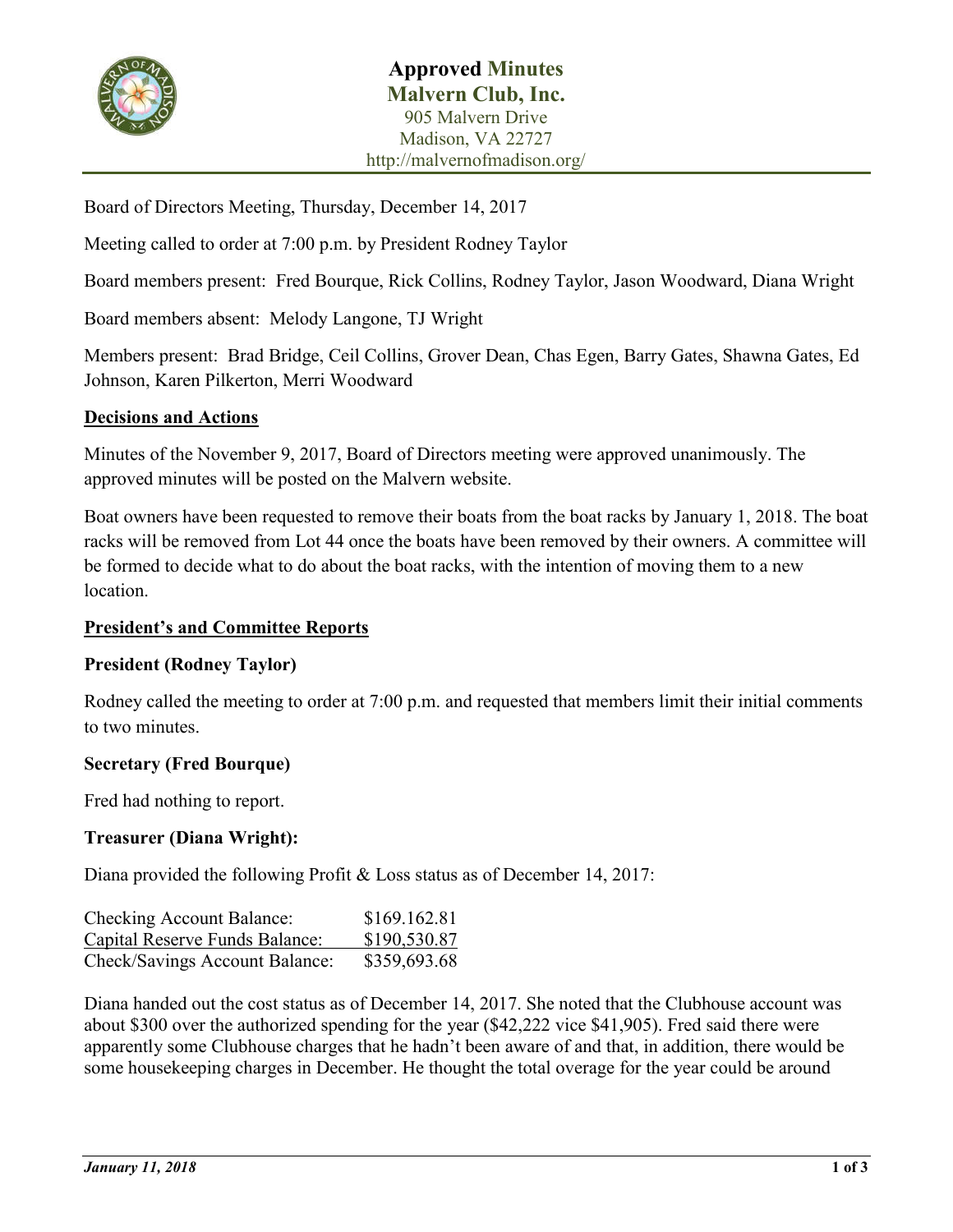\$500. Diana said that the Roads account would be under budget and would offset the Clubhouse variance.

#### **Architecture (Jason Woodward)**

Brad Bridge, Lot 10, Sylvan Lane, submitted an application to remove two trees that are endangering his house. The application was approved unanimously.

### **Grounds & Lake (Rick Collins)**

The lake level is good. The mowing contractor bush hogged the dam and the Clubhouse. A portion of the mailbox parking area was repaved to improve drainage. The sand beach improvement was postponed until spring.

### **Clubhouse and Pool (Fred Bourque)**

The Clubhouse Refresh Project was completed on December 1st. Everything with the exception of the office was completed this year. The office will be completed in 2018.

### **Roads (Diana for T. J. Wright)**

Diana reported that the paving of the mailbox area was completed. So was the patching of the roadways, which was completed under budget. She said the 2018 work will start in the spring.

### **Social Events (Shawna Gates for Melody Langone)**

A holiday party is planned for December 16th at the Clubhouse. This will be a chance for members to see the new Clubhouse renovations and get together for refreshments. Liz O'Neil will do the decorations. The committee is providing cupcakes, croissants, cookies, punch, apple cider, and coffee. Members have been invited to bring holiday treats (finger food). A notice of the party was sent to all 115 members on the email list. Notices were also posted on the Malvern website, Nextdoor, and Facebook.

#### **Reserve Study Committee (Ed Johnson)**

Ed passed out a handout with the committee report. The goal of the committee is to have the Reserve Study revised prior to the April 28, 2018, Annual Membership Meeting. A committee organizational meeting was held on December 5th. Ed agreed to be the committee chair. Regarding roads, TJ Wright will evaluate the current condition of the roads and compile an estimate of each road's remaining life and associated replacement costs. These figures are required for updating the 30-year reserve funding tables in the Reserve Study. Rick will evaluate grounds and lake components. Fred will evaluate clubhouse and pool components. They will make their recommendations to update the 30-year funding tables. The next committee meeting is scheduled for January 9, 2018, at 7:00 p.m. at the Clubhouse.